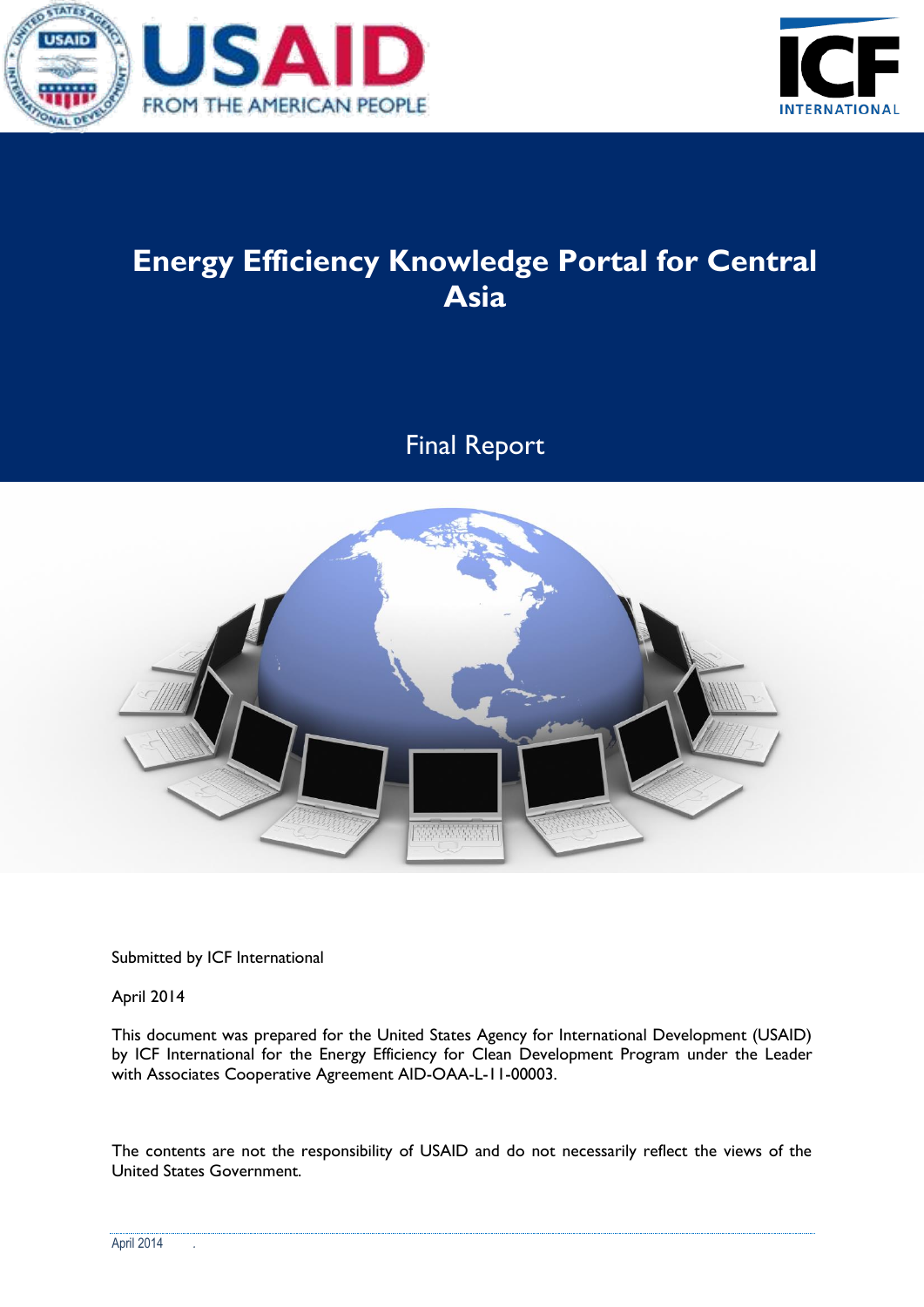### **Title: Energy Efficiency Knowledge Portal for Central Asia**

Final Report

USAID Award Number: # AID-OAA-L-11-00003

#### **Author(s):**

ICF International, Inc.

#### **Sponsoring USAID Operating Unit:**

USAID/Bureau for Economic Growth, Education and Environment

#### **Date:**

April 2014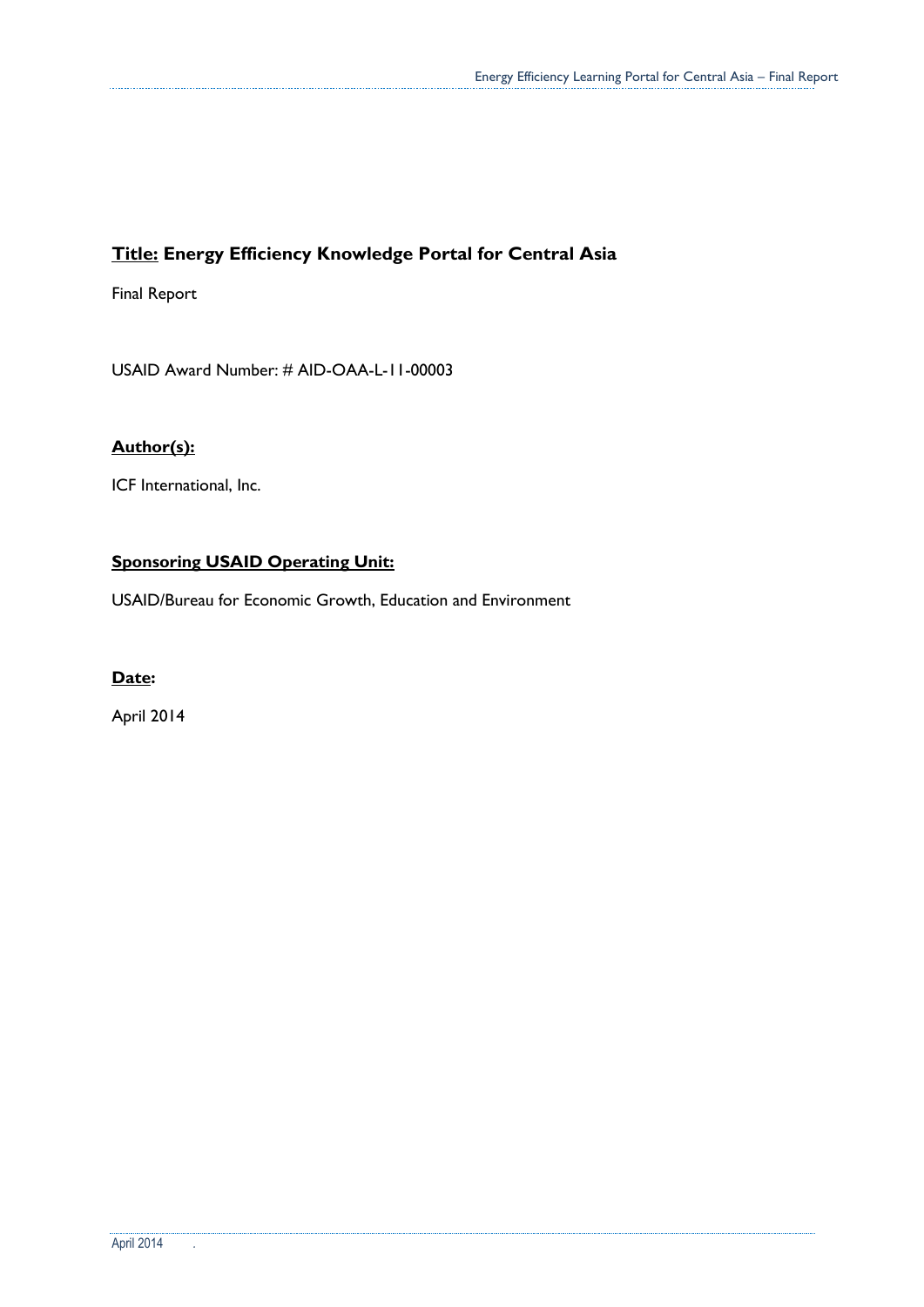### **TABLE OF CONTENTS**

|    | $\boldsymbol{4}$ |
|----|------------------|
|    | 5                |
|    |                  |
|    |                  |
|    |                  |
|    |                  |
|    |                  |
| А. |                  |
| В. | 8                |
| C. |                  |
| D. |                  |
|    |                  |
| А. |                  |
| В. |                  |
| C. |                  |
| D. |                  |
|    | 20               |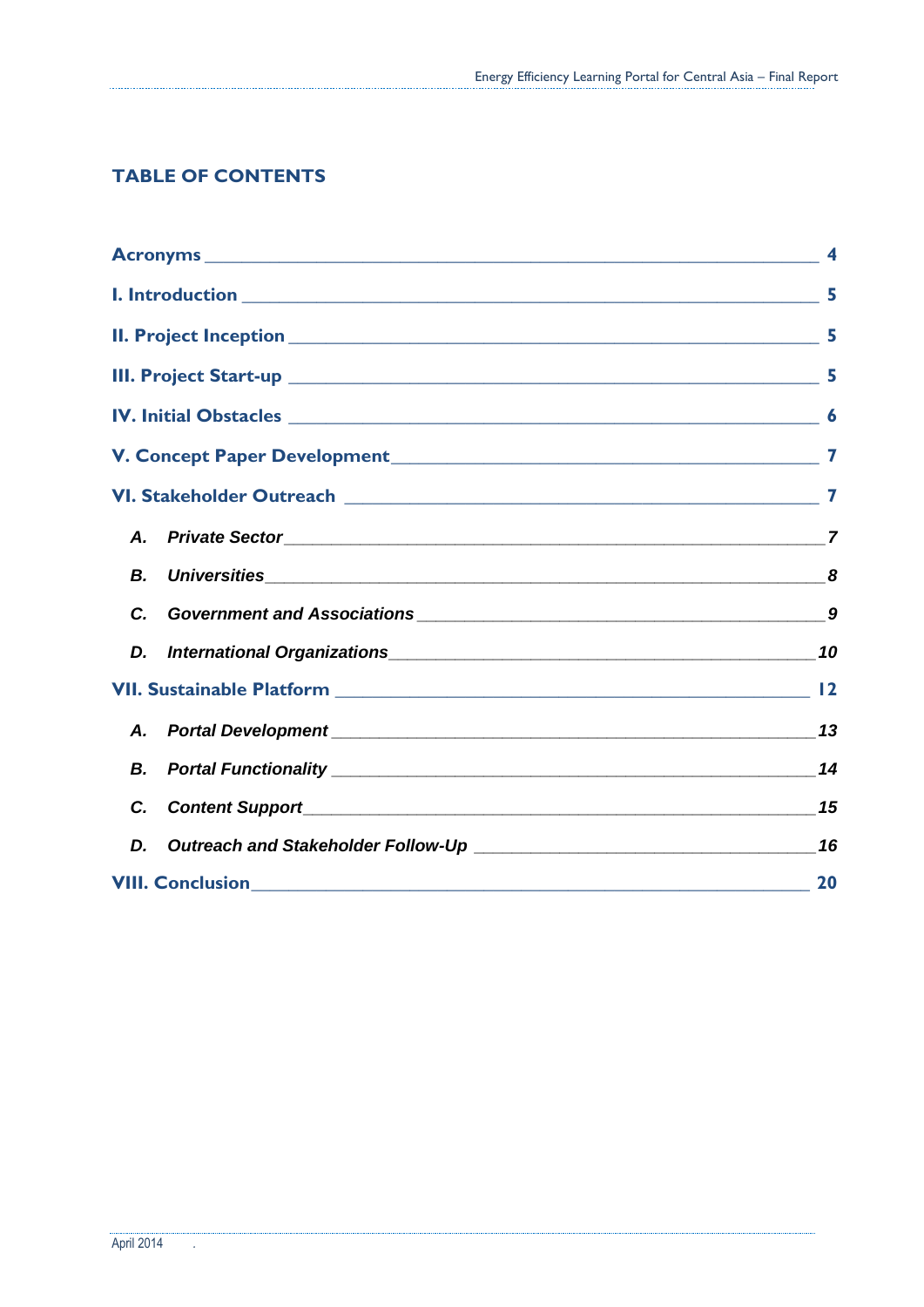# <span id="page-3-0"></span>**Acronyms**

......

. . . . . . . . . . . . .

| <b>CAEELP</b>  | Central Asia Energy Efficiency Learning Portal                         |
|----------------|------------------------------------------------------------------------|
| <b>CAEESP</b>  | Central Asian Energy Efficiency Support Program                        |
| <b>CAREC</b>   | Regional Environmental Center for Central Asia                         |
| <b>COMO</b>    | <b>Covenant of Mayors Office</b>                                       |
| <b>EECDP</b>   | Energy Efficiency for Clean Development Program                        |
| EU             | European Union                                                         |
| <b>GEF</b>     | <b>Global Environment Facility</b>                                     |
| <b>IFC</b>     | International Finance Corporation                                      |
| <b>LWA</b>     | Leader with Associates – funding mechanism                             |
| <b>MINT</b>    | Ministry of Industry and New Technologies                              |
| <b>UNDP</b>    | United Nations Development Program                                     |
| <b>UNECE</b>   | United Nations Economic Commission for Europe                          |
| <b>UNESCAP</b> | United Nations Economic and Social Commission for Asia and the Pacific |
| US             | <b>United States</b>                                                   |
| <b>USAID</b>   | United States Agency for International Development                     |
|                |                                                                        |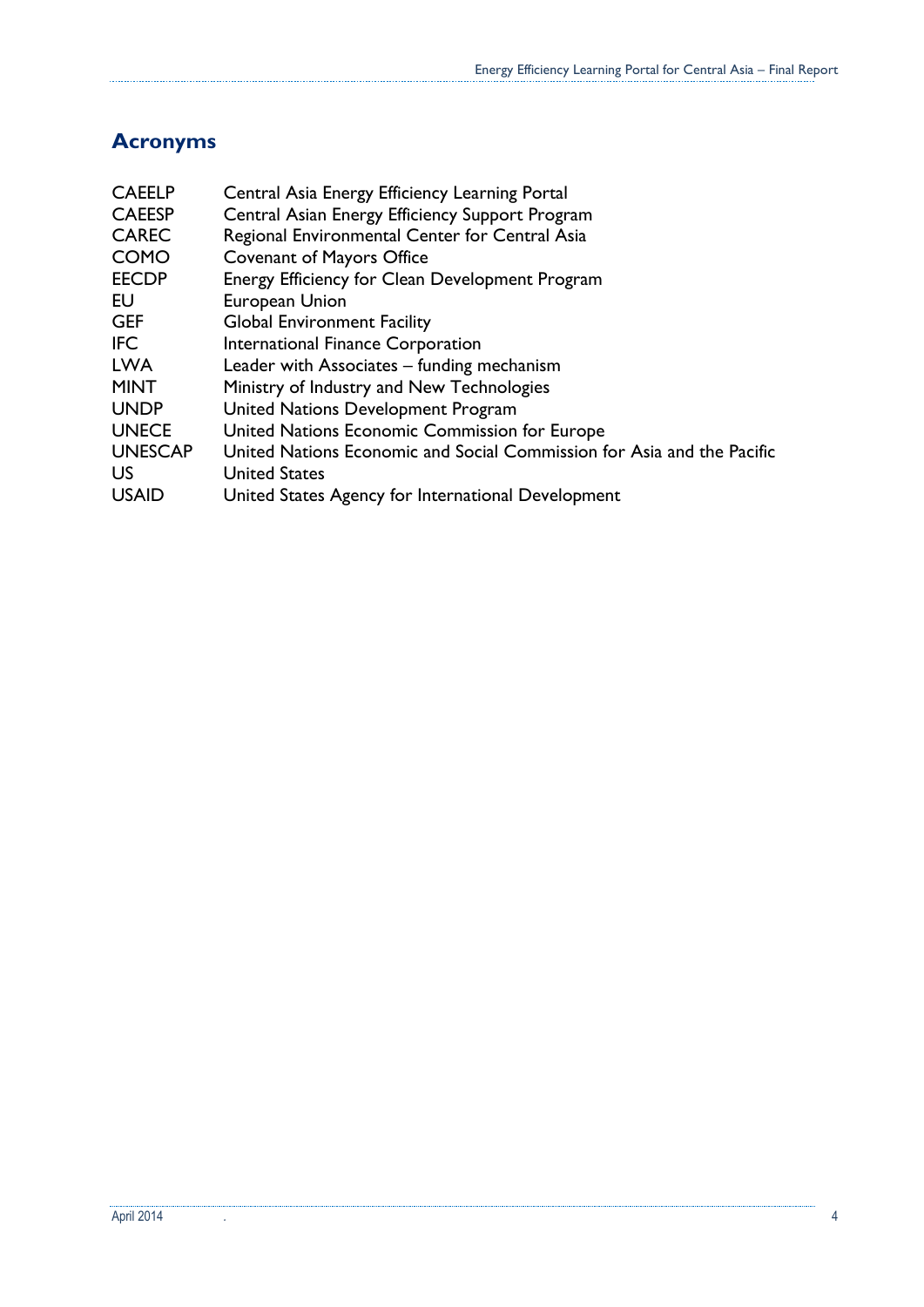# <span id="page-4-0"></span>**I. Introduction**

ICF International (ICF) recently completed implementation of the *Energy Efficiency Knowledge Portal for Central Asia* Leader Award, under ICF's current Leader with Associates Cooperative Agreement with USAID entitled "Energy Efficiency for Clean Development Program," (EECDP) No. AID-OAA-L-11-00003-00. The project, administered by USAID/Central Asian Republics, is centered on creation of an online *Central Asia Energy Efficiency Learning Portal (CAEELP)* as a platform for the dissemination of energy efficiency best practices from the region. The Portal includes an interactive educational platform and database of energy-efficient equipment to help establish a community of practice within Central Asia. This interactive informational resource brings together suppliers and consumers of energy efficiency knowledge, equipment, technologies, and best practices in the region.

This final report provides an overview of the project after its expiration and completion on March 31, 2014, highlighting the final status of the CAEELP. It starts with a description of project inception, and continues with brief sections on project start-up, initial obstacles, concept paper development, stakeholder outreach, and development of a sustainable platform through a partnership with the Central Asia Regional Environmental Center (CAREC).

# <span id="page-4-1"></span>**II. Project Inception**

Throughout the implementation of the *Central Asian Energy Efficiency Support Program*  (CAEESP) – an Associate Award conducted under the same EECDP cooperative agreement – the CAEESP team repeatedly noted the interest of stakeholders throughout the region in the reports, tools, and documents produced by the project. Roughly halfway through the two-year program, the CAEESP team developed the idea to create an online platform to share the lessons learned and tools with a larger audience throughout the region. The Central Asian region, due to its relatively high Internet penetration and low population density, is a prime region to design and implement this project. The region itself is vast, with a shared Russian language and well-developed experts in each of the individual countries. CAEESP already had a solid infrastructure of in-country and regional experts available to develop not only the functionality of the Portal, but also the content. The EECDP LWA mechanism allowed for a small partner project to be funded, which leveraged the human and material resources of the CAEESP. The ICF team was able to maximize the available resources on development of the Portal due to already existing resources from CAEESP. The proposal was developed in conjunction with project partners across the region, and submitted to USAID in April 2013. After receiving approval in late April 2013, work on the CAEELP began in early May 2013.

# <span id="page-4-2"></span>**III. Project Start-up**

In accordance with the work plan included in the project proposal, the first stage of project implementation was focused on (a) initial start-up and establishing communications between team members, (b) CAEELP concept paper development, (c) engagement of key stakeholders, and (d) preparing for the initial promotion of the Portal.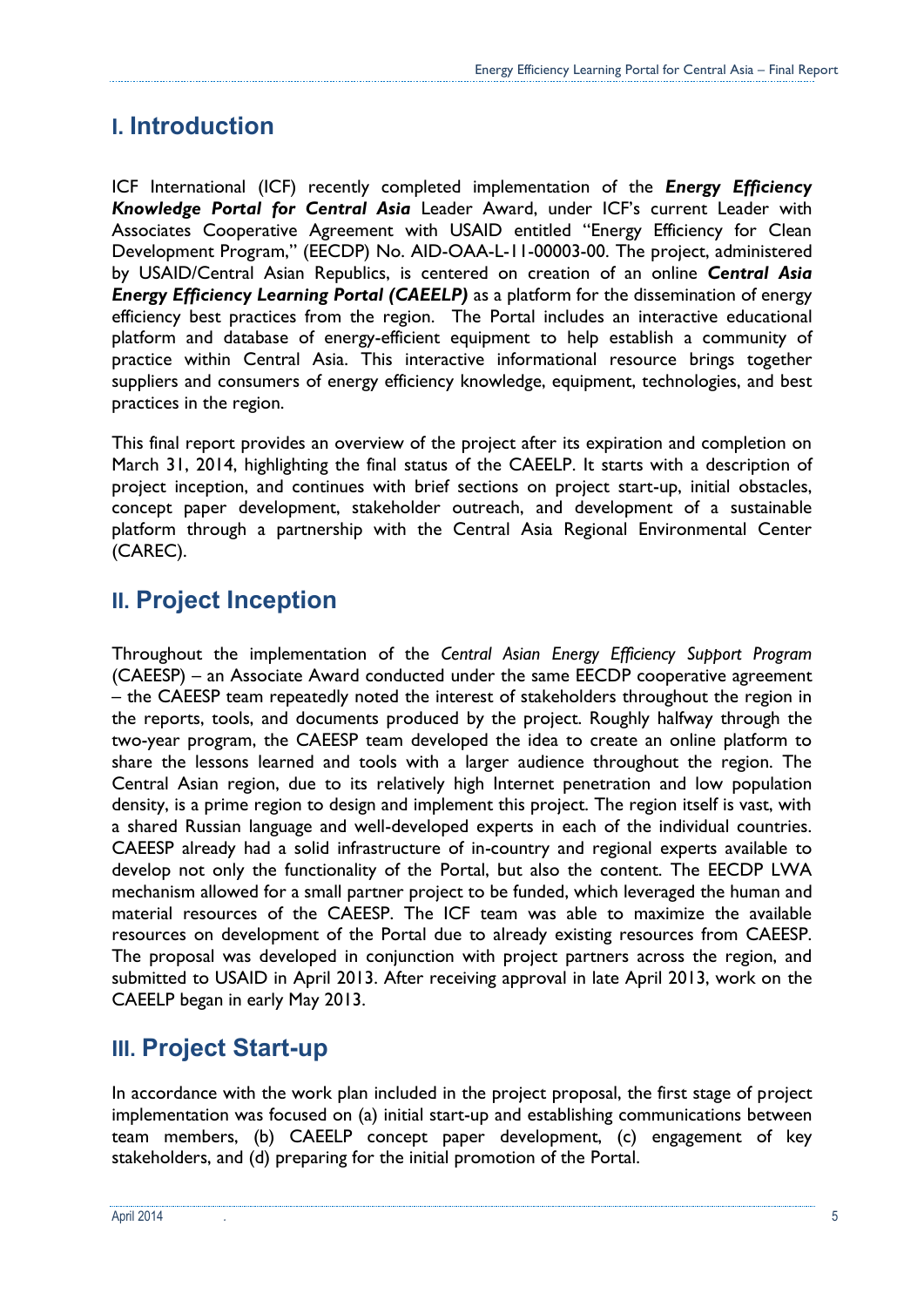The initial task was to finalize the project team. During the proposal stage, Mary Worzala (CAEESP's Chief of Party) was named Activity Manager for the CAEELP. Two technical experts, Vitaliy Bekker and Andrey Dodonov, were named as the main technical officers and subcontractor/stakeholder liaisons, due to their existing relationships with regional partners and Russian language skills.

Much of the initial work was developing the scopes of work for the subcontractors that would work on the physical infrastructure of the Portal. Due to the complex functionality designed by the project team, neither the CAEESP nor CAEELP team would be able to complete the website development alone. API-Klima, a regional expert in developing online education courses, was selected due to their experience, as well as their geographic presence (Russia) and their shared language with the Central Asian stakeholders and counterparts. The focus of API-Klima's work was to design the individual functionality of the website and develop 1) the website map which would allow for individual user registration, 2) "open source" programming which allows users to upload content, and 3) case studies, training videos for the installation of energy-efficient technology, and other informational materials. API-Klima was also tasked with the creation of a live social network (similar to LinkedIn) specifically for energy efficiency professionals in Central Asia. The most complex of their tasks was to program the live course section of the Portal, which would allow contemporaneous live broadcast of courses from a single location to all registered participants on the Portal throughout the region. During the course, the functionality was designed to allow participants to either send in questions through the Portal, or send text messages through the website to the presenter to answer in real time. API-Klima's expertise in programming these types of websites was critical to the successful completion of the Portal.

A second local subcontractor was also selected to complete the design work of the Portal, following API-Klima's programming and functionality development. The Kazakh firm Hoster.kz was selected following an exhaustive search of the local market to complete the final design of the website, with the intent of assuring that the Portal would be well organized, appealing, and modern. Much of Hoster.kz's work was unable to begin until after API-Klima's initial development was complete.

# <span id="page-5-0"></span>**IV. Initial Obstacles**

Following the initial drafts of API-Klima's website development, the CAEELP team coordinated with Hoster.kz to begin the front-end design of the Portal. However, problems arose with the Hoster.kz team, which quickly revealed that they did not have the necessary in-house expertise to complete the design of such a complex and multi-faceted web portal. Unfortunately, due to internal staffing changes within the company, the in-house expertise which had been confirmed at the proposal stage was no longer available. Hoster.kz quickly withdrew their availability, and ICF immediately revoked the contract put in place without paying for any work that was not completed.

In order to meet the necessary time schedules, and keep up with API-Klima's pace of portal development, the CAEELP team was forced to very quickly determine an acceptable replacement for Hoster.kz. The initial procurement within Kazakhstan revealed that Hoster.kz was the most developed and experienced firm working in this area, so the search for a replacement was turned to the broader region to attract the necessary talent. Through API-Klima, CAEELP identified Webstores LTD as a replacement firm which had both the in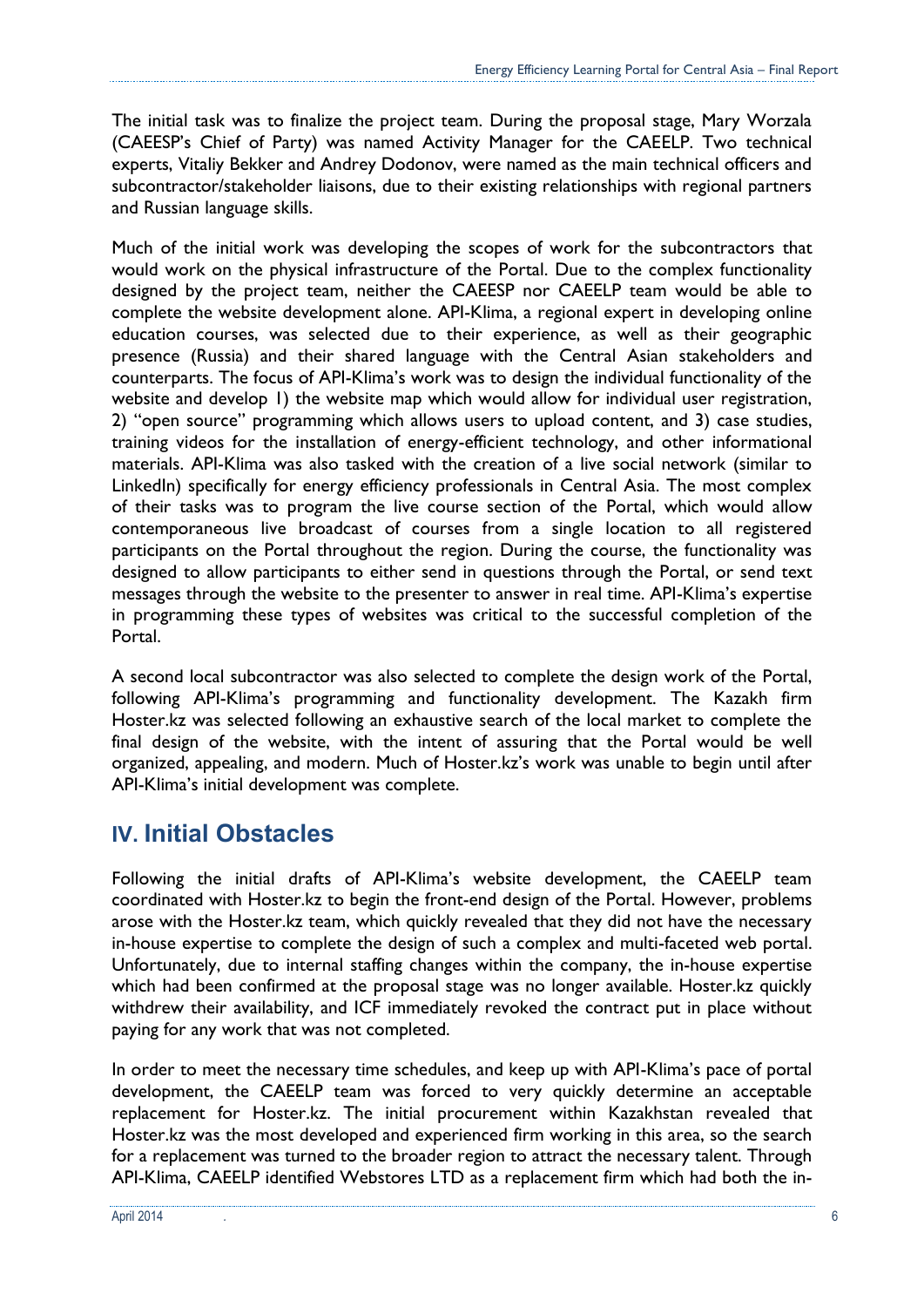house expertise and Russian language skills required to complete the project. ICF quickly contracted Webstores LTD and they began their work with API-Klima to design and produce the final format and layout of the Portal.

# <span id="page-6-0"></span>**V. Concept Paper Development**

An early task was to prepare the detailed CAEELP concept paper, which would be used as a basis for developing the Terms of Reference for the Portal. The Concept Paper described the components of the Learning Portal, including a social networking platform, the equipment database, information sharing, and other aspects. The API-Klima team prepared a draft of the Portal concept, which was then reviewed by the ICF team, commented on and revised. The final Concept Paper was completed in early June 2013.

One important component of the Portal is to improve the knowledge-sharing experience by linking users via a peer-to-peer social network and to initiate personal communications and discussion between members. Live collaboration between trusted users of the Portal is the most effective way to rate energy efficiency decisions and equipment. The learning portal has been designed to incorporate a user's social network.

The energy-efficient technologies and equipment database is also an important component of maintaining steady growing interest in CAEELP. The Concept Paper set out a design for the Portal to virtually link users that have had both positive and negative experiences with equipment and applications. The design enabled users to share their experiences through reviews and a rating system, as well as via best practices.

# <span id="page-6-1"></span>**VI. Stakeholder Outreach**

While the subcontractors were engaged in the physical infrastructure of the Portal (under the CAEELP team's close guidance), the project team (including Mary Worzala, Vitaliy Bekker, Andrey Dodonov, and four university interns) continued to work to develop local and regional support and publicize it to a wide suite of stakeholders who would contribute to and benefit from the Portal. The four main stakeholder categories are the private sector, universities, government entities/associations, and international organizations. Each has a different goal regarding their participation, as described below.

# <span id="page-6-2"></span>**A. PRIVATE SECTOR**

### **Equipment Suppliers/Manufacturers**

The primary interest of equipment suppliers/manufacturers in the Portal is the opportunity to present their energy efficiency information materials to a broad audience of stakeholders. To avoid the Portal from being used as free advertising space, the Portal was designed in a way that requires any equipment manufacturer or supplier to upload a full case study of their equipment. Other members can provide their own feedback, along with case studies of the equipment if they had a particular positive or negative experience. This allows sharing of not only available technology of interest to energy efficiency professionals, but also provides a common space for all interested parties to share their experiences using the selected equipment.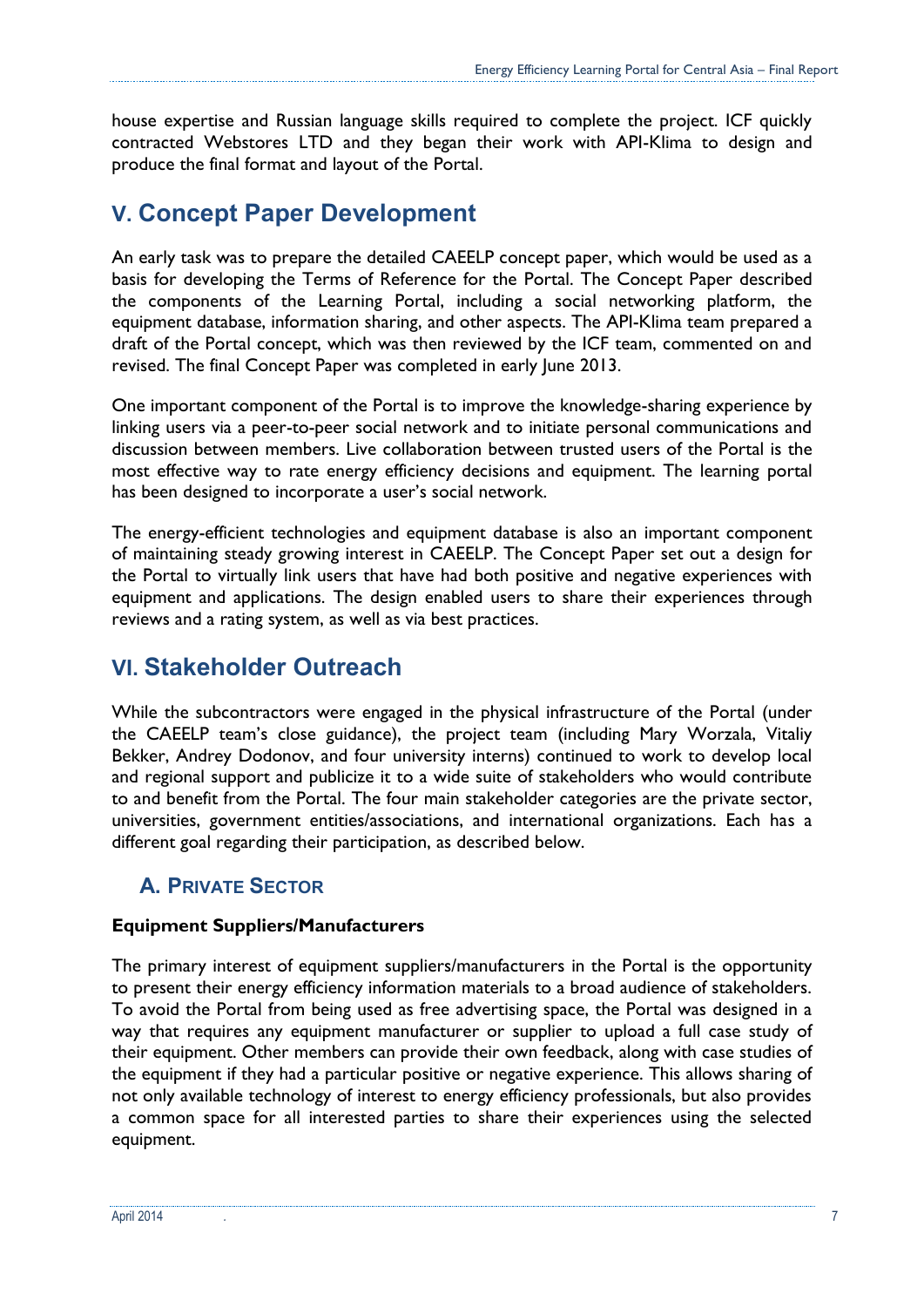Discussions were initiated with manufacturers and suppliers of energy-efficient equipment that subsequently became key stakeholders in the energy efficiency database. The CAEELP team also began to conduct market research on suppliers of energy-related equipment who are active in Central Asia. The research included suppliers of heating and electricity supply equipment, industry technological process equipment, metering and control equipment, and lighting. A list of suppliers was created and a plan for follow-up activities was developed.

Meetings were held with key local suppliers to enlist their support in the beta-testing phase of the equipment database. Several companies agreed to cooperate with the CAEELP team to beta-test the energy efficiency database feature of the Portal by entering their equipment information and working jointly with CAEELP on any technical solution development that would arise. The companies that took part in this phase included Danfoss, Grundfos, Honeywell, Schneider Electric, Buderos, and TA Hydronics.

#### **Companies Seeking Energy Efficiency Expertise**

Private sector representatives also expressed strong interest in CAEELP and confirmed the existing gap in energy efficiency knowledge-sharing, including frequently updated news about legislation updates, case study publications, and open discussion. The largest industrial companies in the Central Asian region, including ENRC, Kazakhmys, Kazphosphate, Samruk-Kazina, as well as medium and small-size private sector companies are actively looking for sources of sustainable on-line technical assistance. They particularly expressed interest in the possibility of information exchange through person-to-person networks, which is a key part of the Portal.

#### **Financial Institutions**

Before the project's approval, discussions were held with financial institutions regarding various possibilities for involvement. Interest from this sector is primarily driven by the opportunity to increase energy efficiency lending portfolios in the region through participation in knowledge sharing, as well as to present their current activities and financing possibilities via this type of web platform. Major partners identified were the European Bank for Reconstruction and Development, Asian Development Bank, Eurasian Development Bank, and the IFC. All of these financial institutions are present in Central Asia, are currently operating or planning energy efficiency financing programs, and plan to cooperate moving forward with CAREC after the end of the ICF-led program.

### <span id="page-7-0"></span>**B. UNIVERSITIES**

Many universities throughout the region have both technical and policy programs focused on energy efficiency. Through discussions with these universities, the CAEELP team discovered a fervent interest in creating an opportunity to participate in a dialogue across the region regarding energy efficiency education. The universities were consistently enthusiastic about their participation, and offered a suite of in-kind contributions such as free space to post pre-recorded webinars, technical experts to develop and film webinars for upload onto the Portal, as well as experts to conduct live webinars in real-time, including interactive participation from regional participants engaged through the Portal. Each university expressed their interest and intent to integrate the Portal's depth of knowledge into their energy efficiency curriculum. Finally, each university had an enormous amount of content which they committed to upload to the Portal. The content includes case studies, data sets,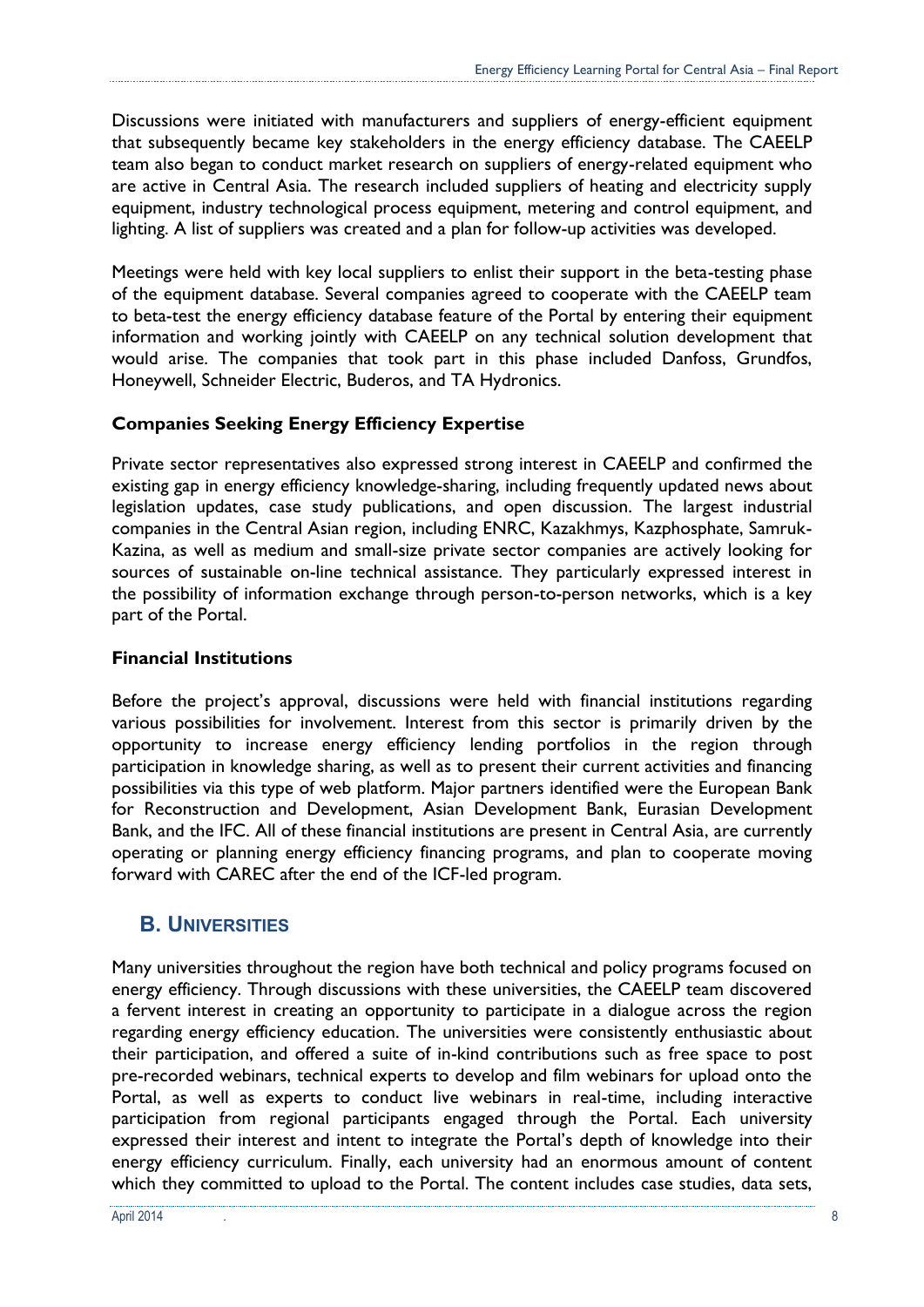tools to calculate energy savings through particular energy efficiency interventions, and academic articles. In this manner, the information provided by an individual university is available to all participants throughout the region. One of the top priorities of CAEELP is to involve universities as core users of the Portal to aid in the development of a sustainable knowledge sharing platform, with representation in each country of the region. To date, agreements to support the Portal have been reached with Nazarbayev, Al-Farabi State, Seyfullin Agro-Technical, and Eurasian Innovative Universities in Kazakhstan. Initial discussions have also been held at the project development stage with the Kyrgyzstan Power Engineering University to begin to regionalize the program. Most of the mentioned institutions have their own energy research centers, which are financed by governmental and private funds. All of them expressed their commitment to join CAEELP and use it as a resource for their students. They are eager to participate in the various on-line training courses on energy, energy efficiency, resource saving and other related topics. They also agreed that the CAEELP would be a useful resource for research and development news, articles, and publication of case studies. A key aspect of the sustainability plan for CY 2014 and CY 2015 is to strengthen the relationship between the Portal and the selected universities, who intend to integrate the Portal into their core curricula.

### <span id="page-8-0"></span>**C. GOVERNMENT AND ASSOCIATIONS**

Outreach to government and association stakeholders was conducted to explore the interests and participation opportunities for this sector in the Portal. In particular, the Ministry of Industry and New Technologies (MINT) expressed their support for the Portal and interest in continuing the dialogue following its launch. An initial suggestion from MINT, which continues to be developed, is utilization of the Portal by MINT's certification of municipal associations, which are to be trained in energy efficiency policies and procedures (for both the municipal and industrial sectors). Other local and regional associations, such as the Energy Auditors' Association, saw obvious areas of overlap and developed an ongoing relationship with the CAEELP team, and later with the Central Asia Regional Environmental Center (CAREC). Since the initial development phase of the Portal takes place in Kazakhstan, the main government stakeholders there were informed about the CAEELP. Brief promotion was conducted with MINT and other energy efficiency oriented stakeholders, including the Energy Auditors Association of Kazakhstan, the business union "Atameken", KazEnergy Expertise, Kazakhstan Association of Modern Innovative Technologies and Equipment, and others.

Various possibilities for the design and use of CAEELP were presented to representatives of the Kazakh municipal sector. Potential usefulness of the platform for these officials is not only in knowledge sharing, but also access to the energy efficiency technologies and equipment database. A strong need for this information was expressed by municipal representatives who were approached in this phase.

There were two main outreach strategies used with municipalities during the project:

1. Working directly with akimats (municipal governments) in Kazakhstan, training for akimat energy officials was provided in three cities in the Pavlodar oblast: Pavlodar, Ekibastuz and Aksu. During the course of the training, participants were informed about the upcoming CAEELP and consulted on their views regarding its usefulness.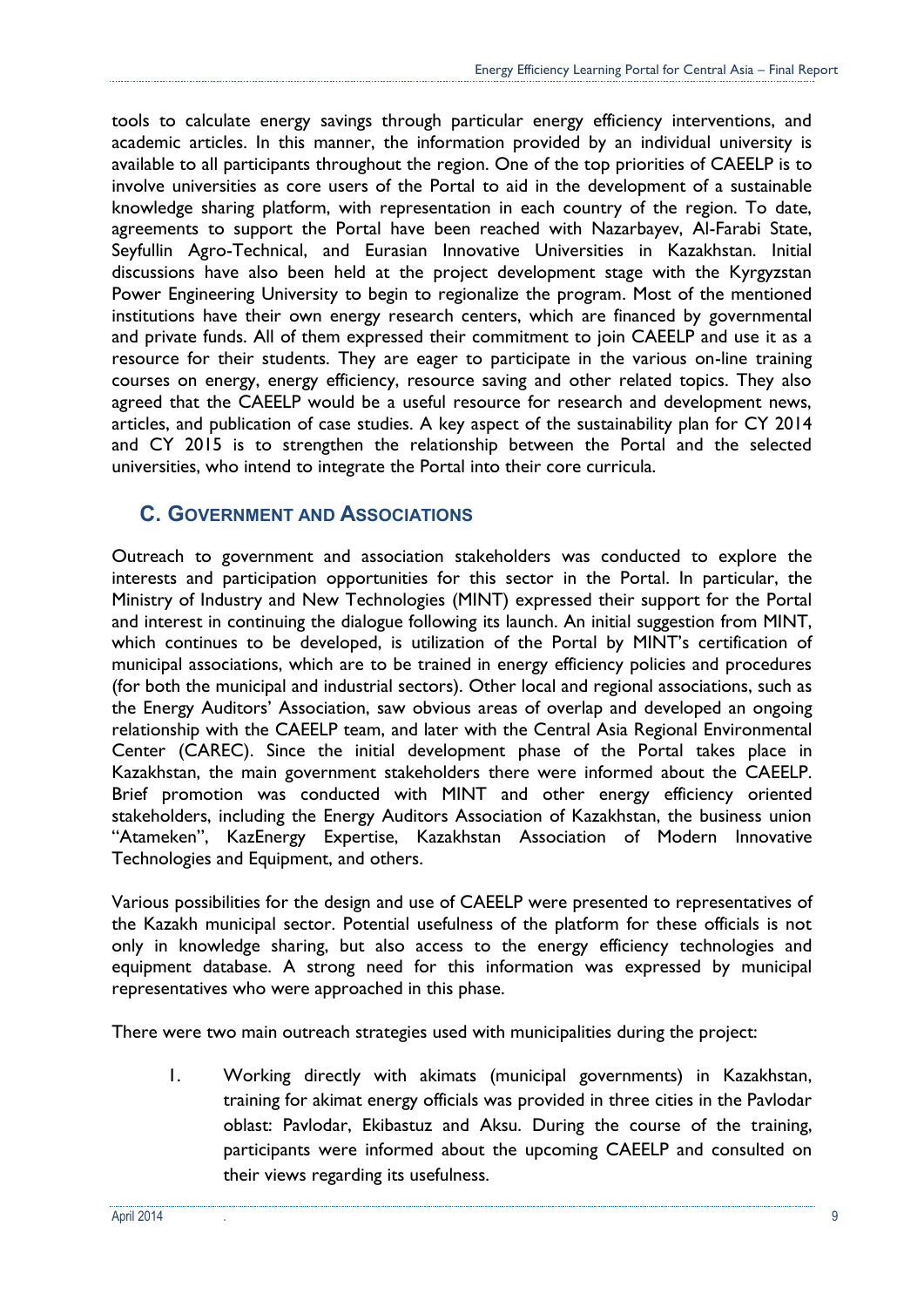2. In cooperation with Covenant of Mayors Office (COMO) East, CAEESP participated in the COMO event in Astana and CAEELP was presented. The main target audience was the mayors of cities in Kazakhstan who were attending the event.

CAREC has strong connections with the Ministries of Environment in each of the Central Asian countries, making them uniquely suited, post project completion, to continue to develop the Portal in collaboration with host-country government counterparts throughout the region.

### <span id="page-9-0"></span>**D. INTERNATIONAL ORGANIZATIONS**

Lastly, the CAEELP team encountered robust interest from international organizations working throughout Central Asia. In particular, United Nations Development Programme (UNDP), United Nations Economic Commission for Europe (UNECE), and the Covenant of Mayors confirmed their support and intention to participate through the hosting of individual courses. Each of these organizations also expressed their intention to continue working in Central Asia on energy efficiency issues. They perceived the Portal as a prime vehicle to publicize their events and attract attention to their energy efficiency projects throughout the region due to the ease of reaching large groups of interested stakeholders which could participate in their programs. UNDP/Kazakhstan additionally expressed their desire to be among the first core users of the platform. UNDP has many publications which have come from their work in energy in the region and have agreed to share these resources by uploading them or linking them to the Portal site. The UNDP project "Removing barriers to energy efficiency in municipal heat and hot water supply," agreed to contribute their library of case studies to CAEELP. UNDP also agreed to publicize this resource among their regional offices in Central Asia, which they will begin as a part of CAREC's upcoming marketing campaign.

UNECE and the United Nations Economic and Social Commission for Asia and the Pacific (UNESCAP) were informed about CAEELP during an international conference on energy efficiency financing held in Almaty in April 2013 under the framework of CAEESP. The program received strong commitment from both parties, with the possibility to link this platform to a similar existing platform created for Southeast Asia. The UNESCAP platform covers energy legislation and regulations and energy equipment with a focus on Southeast Asian countries, but does not contain the interactive user component that will be part of the CAEELP.

In the framework of Energy Week, COMO East arranged a regional event on June 28, 2013 in Astana. CAEESP participated in this event and presented CAEELP to different local and international stakeholders including: several akimats of Kazakhstan cities; the National Chamber of Housing and Communal Service of the Republic of Kazakhstan; governmental stakeholders from Kyrgyzstan, Tajikistan, Uzbekistan and Turkmenistan; representatives from European Commission; and representatives of international projects such as the *Sustainable Energy Program for Central Asia: Renewable Energy Sources-Energy Efficiency* (GIZ), and others.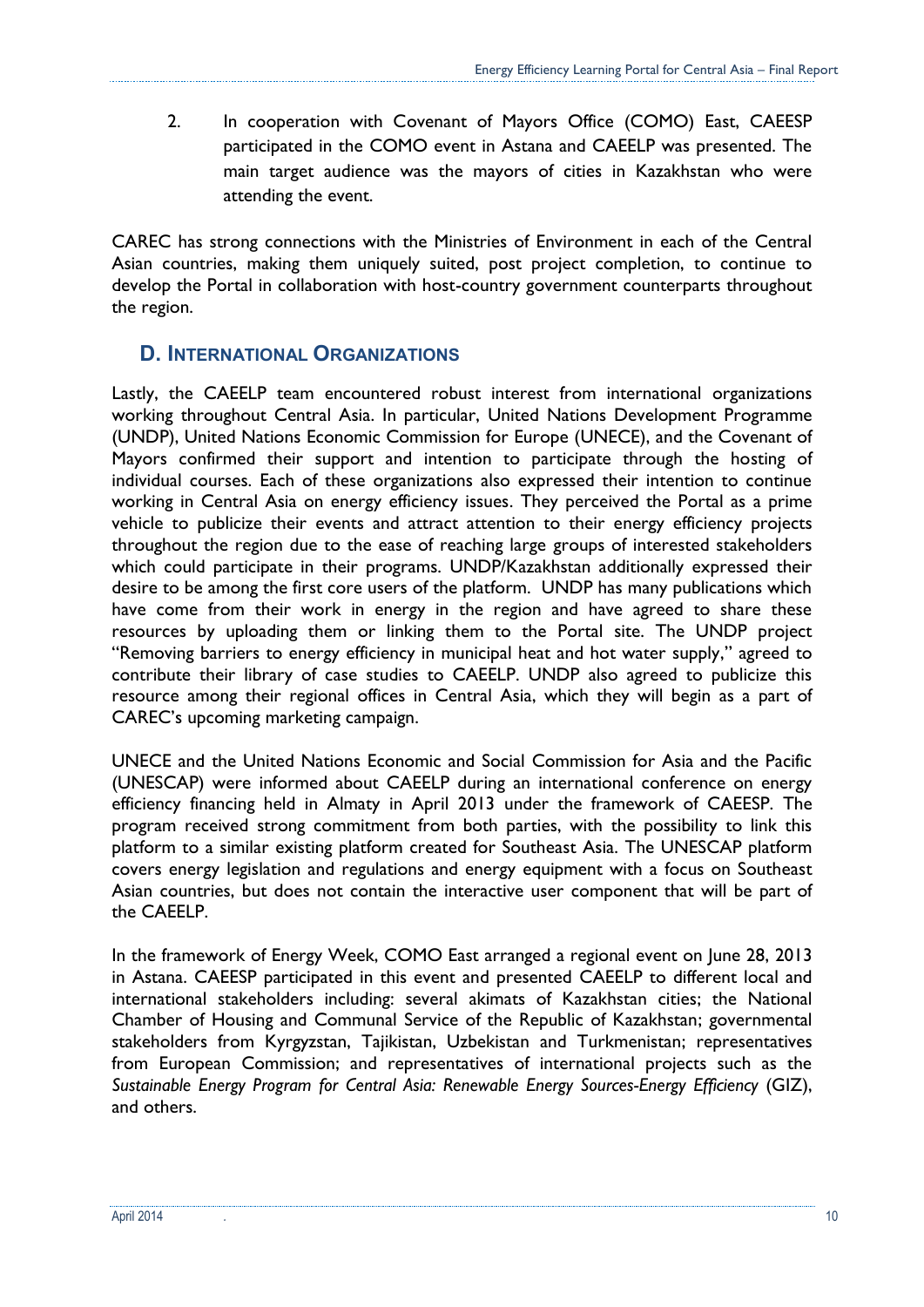### **Table 1**

### **Learning Portal Stakeholder Outreach**

| <b>Institution</b>                                    | <b>Contact</b><br><b>Person</b> | <b>Commitment to Learning Portal</b>                                                                                                                                                  |
|-------------------------------------------------------|---------------------------------|---------------------------------------------------------------------------------------------------------------------------------------------------------------------------------------|
| <b>Universities</b>                                   |                                 |                                                                                                                                                                                       |
| Al Farabi/Columbia<br>University, Global<br>Classroom | Rafis Abasov                    | Possible recording facilities; participate in online<br>courses; encourage students to participate in courses<br>and social network                                                   |
| Nazarbayev University                                 | Diyar Tokmurzin                 | Possible recording facilities; participate in online<br>students<br>encourage<br>courses;<br>to<br>participate,<br>publication of their R&D work case studies, content<br>development |
| Seyfullin Agro-Technical<br>University                | Laura Sadukova                  | Participate in online courses, encourage students to<br>register, host online courses in conference facilities;<br>content development                                                |
| Eurasian Innovative<br>University                     | <b>Victor Melnikov</b>          | Participate in online courses; encourage students to<br>participate;<br>host<br>online<br>courses:<br>content<br>development                                                          |
| Kyrgyzstan Power<br><b>Engineering University</b>     | Irina Zakharova                 | Participate in online courses; encourage students to<br>participate, establishing communication with Kyrgyz<br>engineering society, content development                               |
| <b>Equipment Suppliers</b>                            |                                 |                                                                                                                                                                                       |
| Danfoss                                               | <b>Eugeniy Aushev</b>           | Ability to record own webinar, participate in online<br>EEDB;<br>encourage designers<br>courses<br>and<br>and<br>construction companies to participate                                |
| Schneider Electric                                    | Alexander<br>Berejnoy           | Ability to record own webinar, participate in online<br>and EEDB;<br>encourage<br>designers<br>courses<br>and<br>construction companies to participate                                |
| Grundfos                                              | Elena Sitnikova                 | Ability to record own webinar using own classroom,<br>participate in online courses and EEDB; encourage<br>designers and construction companies to participate                        |
| Honeywell                                             | <b>Yuriy Mironov</b>            | Participate in online courses and EEDB; encourage<br>designers and construction companies to participate                                                                              |
| <b>TA Hydronics</b>                                   | Alexander<br>Kalashnikov        | Participate in online courses and EEDB; encourage<br>designers and construction companies to participate                                                                              |
| <b>Buderus</b>                                        | Dmitriy Podolskiy               | Ability to record own webinar using own classroom,<br>participate in online courses and EEDB; encourage<br>designers and construction companies to participate                        |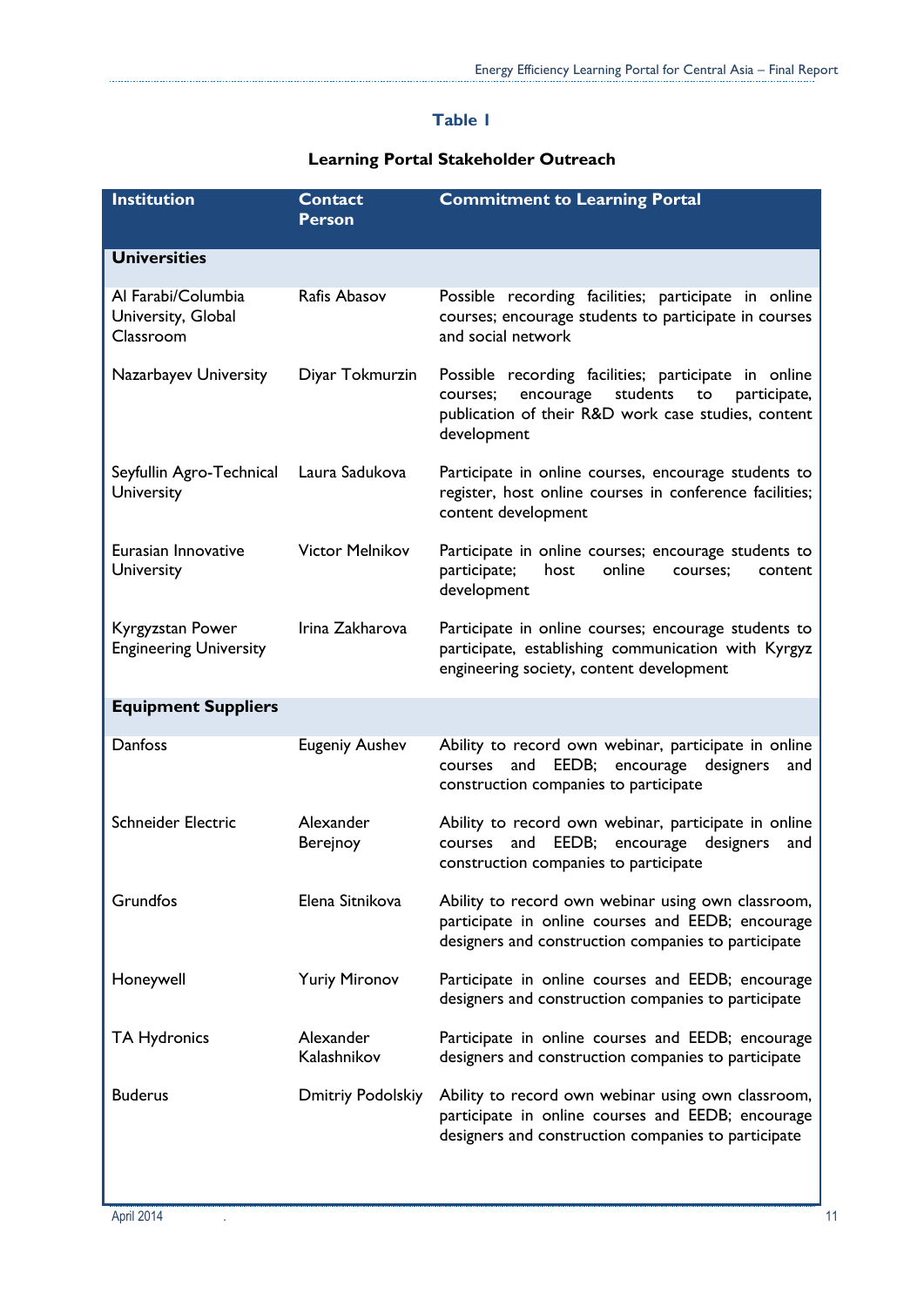| <b>Government and Associations</b>         |                                    |                                                                                                                                                                                       |  |  |  |
|--------------------------------------------|------------------------------------|---------------------------------------------------------------------------------------------------------------------------------------------------------------------------------------|--|--|--|
| Ministry of Industry and<br>New Technology | Serik<br>Turchekenov               | Precise<br>collaboration<br>determined<br>be<br>to<br>but<br>interested and supportive of Learning Portal                                                                             |  |  |  |
| <b>Energy Auditors</b><br>Association      | Dauren Tokbayev                    | Participate in online courses, encourage energy<br>society and specialists to register and participate in<br>social network                                                           |  |  |  |
| <b>International Organizations</b>         |                                    |                                                                                                                                                                                       |  |  |  |
| <b>CAREC</b>                               | Henry Wyes                         | Plan and participate in online courses, encourage<br>local and regional energy society and specialists to<br>join social network; will be administrator of Portal<br>after completion |  |  |  |
| <b>UNECE/ESCAP</b>                         | Oleg Dzoubinski;<br>Sergei Tulinov | Encourage regional stakeholders to participate; link<br>to policy and legislative database being developed by<br>ESCAP.                                                               |  |  |  |
| <b>Covenant of Mayors</b>                  | <b>Shakirova</b><br>Tatyana        | Strategic platform for marketing activities: To<br>encourage different stakeholders to participate,<br>encourage regional stakeholders to participate.                                |  |  |  |
| <b>UNDP</b>                                | Alexander Belyi,<br>Irina Gorynova | Participate in online courses, encourage different<br>stakeholders to participate; link to case study library<br>and reports developed under UNDP<br>energy<br>efficiency programs    |  |  |  |

# <span id="page-11-0"></span>**VII. Sustainable Platform**

The CAEELP team was well aware during the initiation of the project that developing the Portal through a partnership with an established, permanent, regional organization was essential to its long-term success. Due to CAEESP's ongoing relationship with the Regional Environmental Center for Central Asia (CAREC), the CAEELP team selected CAREC as the most appropriate regional partner. CAREC quickly saw the overlap between CAEESP, CAEELP, and their ongoing programs and was eager to participate in the development of the Portal as well as the stakeholder outreach component of the project. CAREC was an excellent choice in a sustainable local partner – they are based in Almaty, with country offices in each of the Central Asian countries. CAREC has significant in-house expertise on environment and energy issues, and an existing and robust network of contributors and partners. In addition, the board of CAREC is composed of the Ministries of Environment from each of the Central Asian nations. As the CAEELP program continues to grow in complexity and increase in users, CAREC is in an excellent position to use its networks to further publicize and develop the Portal.

CAREC representatives (Nailya Mustaeva and Henry Wyes) were involved from the beginning of the CAEELP project in all decision making processes and provided their regional perspectives on all aspects of the Portal development. A Memorandum of Understanding (MOU) between CAREC and CAEELP was developed which defines the commitments of both parties in the Portal project. CAREC has agreed to maintain the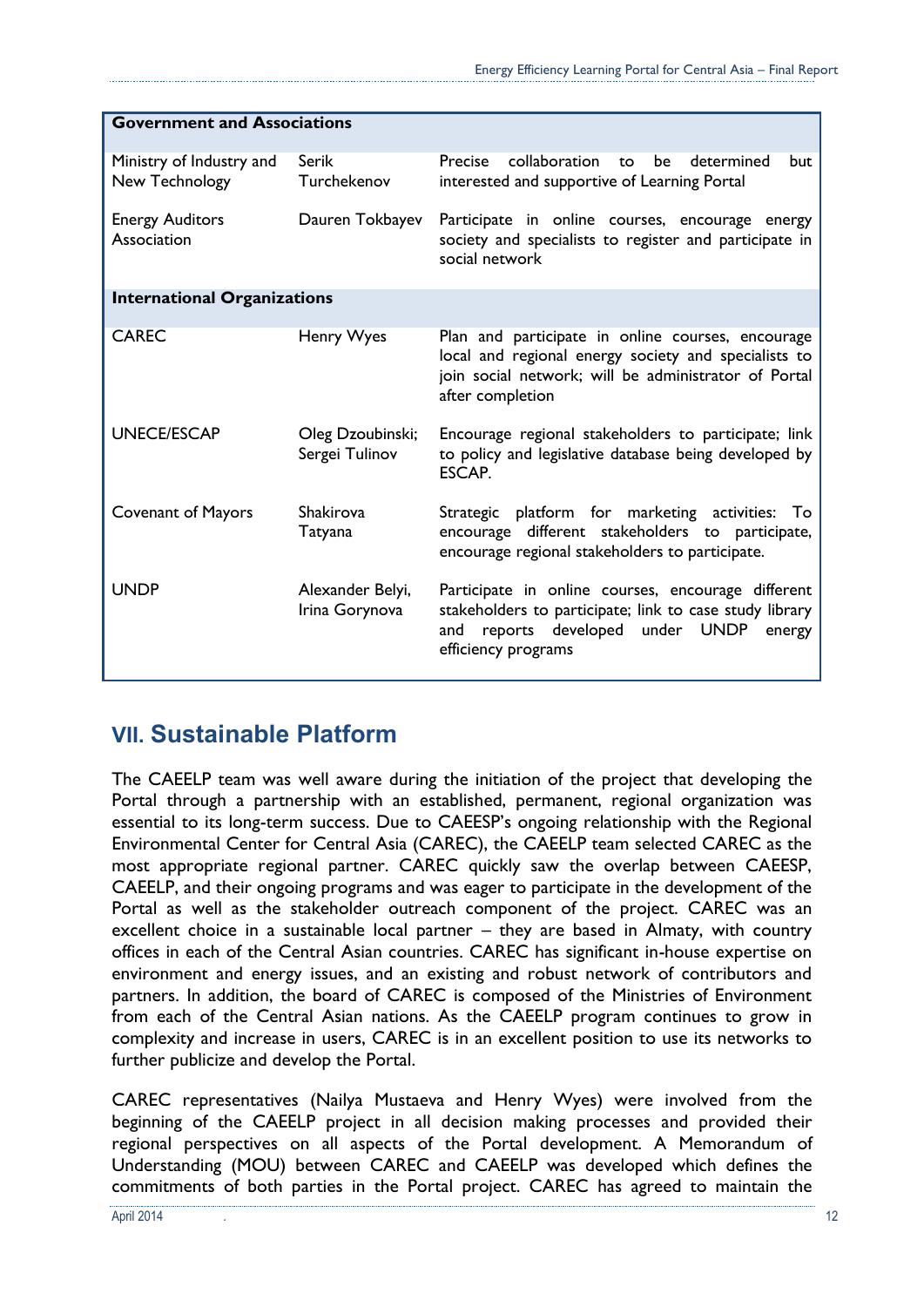Portal for a minimum of three years. During this period, CAREC will report on key indicators to USAID and other potential funders of the Portal. An outreach and promotion strategy to be implemented by CAREC was jointly developed prior to turning over the Portal to CAREC.

## <span id="page-12-0"></span>**A. PORTAL DEVELOPMENT**

The CAEELP team quickly determined that the development of the physical infrastructure of the Portal was a more complex task than originally envisioned when the project was proposed to USAID. For that reason, USAID granted a no-cost extension to continue project activities through March 31, 2014 to allow sufficient time for API-Klima and Webstores LTD to complete their development and design of the Portal. Additionally, this no-cost extension provided additional time for the project team to continue its stakeholder outreach and content management.

The prolonged period of performance coincided with the close-out of the CAEESP project, which provided the human resources for the CAEELP project. With CAEESP no longer operating in-country, the CAEELP team would lose its on-the-ground presence in in Central Asia. The solution to this problem was reached in collaboration with CAREC, which offered enthusiastically to take over all in-country elements of the portal development. These elements included the management of the subcontractors (in collaboration with ICF) to ensure that the final Portal was delivered according to the specifications outlined in the concept note. Through ICF's discussions with CAREC, it was clear that they had the necessary expertise and interest in-house to take over the processing of finalizing the Portal. In order to ensure that CAREC devoted sufficient resources and time to the program, ICF provided a modest amount of funding to CAREC through a Purchase Order to cover the time of their experts. Following the processing of the no-cost extension of the overall CAEELP project, ICF issued the purchase order and CAREC began implementation of their Scope of Work, which had three main components:

**Component 1: Content update and liaison with stakeholders in the area of energy efficiency and climate mitigation.** The primary objective of Component 1 was to ensure that the Portal content is continually updated with specific information provided free of charge by participatory stakeholders. Examples of deliverables included pre-recorded video lectures, complete case studies of equipment, and presentations given through the Portal.

**Component 2: Promotion of the Portal.** The primary objective of Component 2 was to promote the Portal to regional stakeholders and explore future funding opportunities to continue to expand the current scope of the project. Examples of deliverables included presentations to stakeholders regarding the functionality of the Portal, and a project proposal submitted to a potential donor.

**Component 3: Project coordination.** The primary objective of Component 3 was to ensure the overall coordination and monitoring of project activities. The corresponding deliverable is the final report, submitted after all activities under Components 1 and 2 are completed. Portions of that report have been included in the remainder of this document.

While USAID's involvement with the CAEELP project expired on March 31, 2014, CAREC will continue to grow both the functionality of the Portal and the spectrum of stakeholders participating in the project. CAREC's in-country and regional presence, recognized name,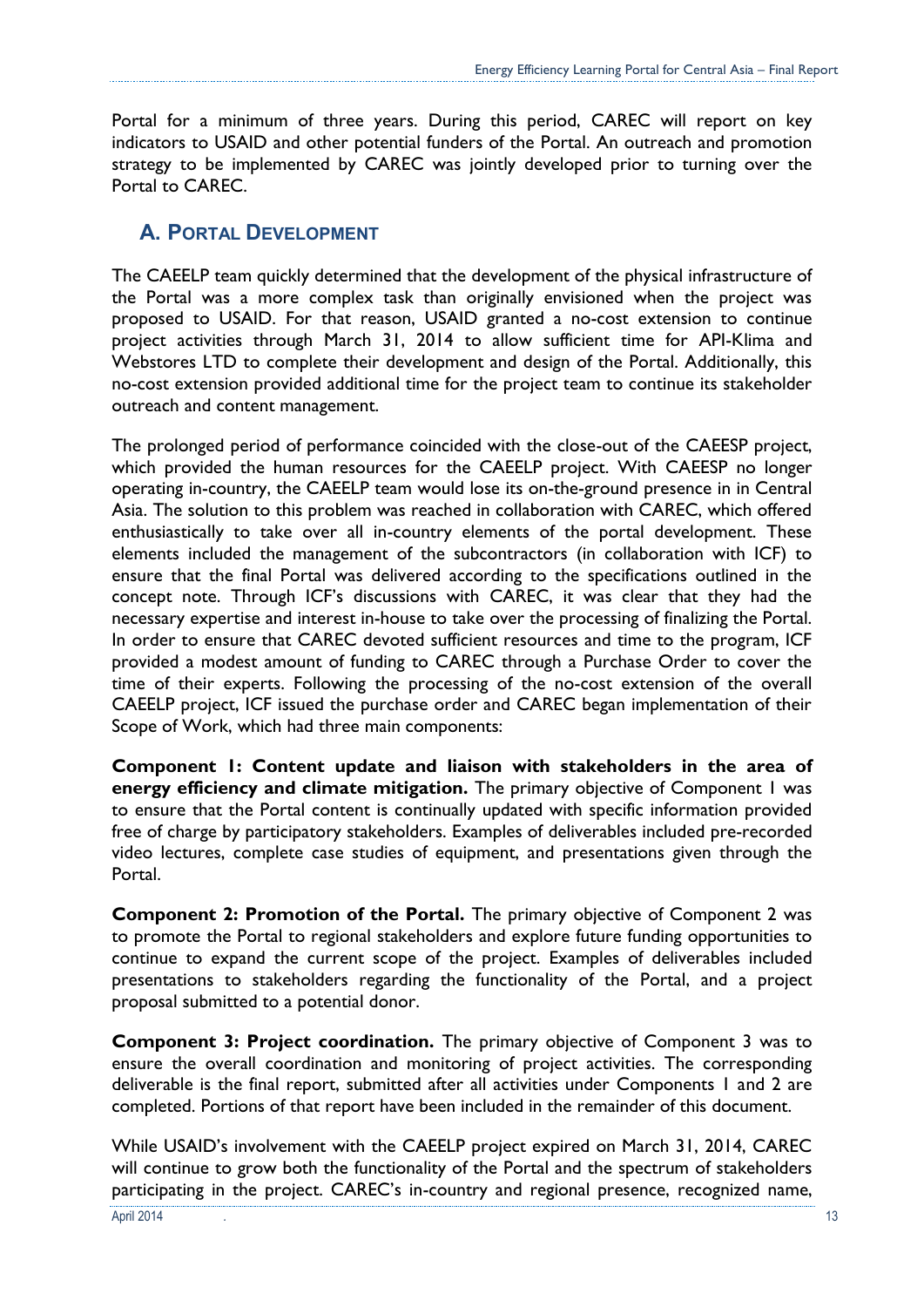and existing relationships with key stakeholders has proved instrumental in both the content development and promotion of the Portal.

## <span id="page-13-0"></span>**B. PORTAL FUNCTIONALITY**

During the first quarter of CY 2014, ICF and CAREC worked to fully transfer the website created by ICF's subcontractors onto CAREC's permanent server. This process started in the middle of February and was completed by March 3. The relocation allowed CAREC to update and make changes to the website, as necessary, through their dedicated IT Specialist following the Portal's transfer from Webstores LTD. The website is currently fully operational at [www.caeelp.org](http://www.caeelp.org/) and offers users the following features:

- Opportunity to create pages, news, media content (images, photos, videos), with tags/labels;
- Event organizer (calendar of events, meetings, participants, speakers, sponsors);
- Marketing tools (newsletters, news subscription, subscription plans, certificates);
- **Trading management projects (CRM), i.e. interaction of users and distributors;**
- **Electronic catalog (orders, suppliers, prices);**
- **Resources Media storage, galleries, polls, petitions, websites directory, job;**
- Reports on statistics site visits and others;
- Ability to integrate the portal with social networks, including facebook, twitter, YouTube; and
- Ability to register users, who can post articles and materials and participate in the events.

#### *Technical characteristic features provided by CAREC:*

Windows server 2008 sp1 (4-bit) processor Intel Xeon 3.1 Ghz 8 Gb RAM. Below are the webserver specifications:

- System Windows NT WEB-SRV 6.1 build 7601
- Apache/2.2.25 (Win32) PHP/5.2.6 mysql/5.0.51a

Additional software was installed as follows:

- Apache/2.2
- **MySQL 5.0.51**
- **PHP 5.2.6**
- Zend Optimizer v. 3 or higher for PHP 5.2
- Zend guard loader for PHP 5.2)
- **Additional PHP modules**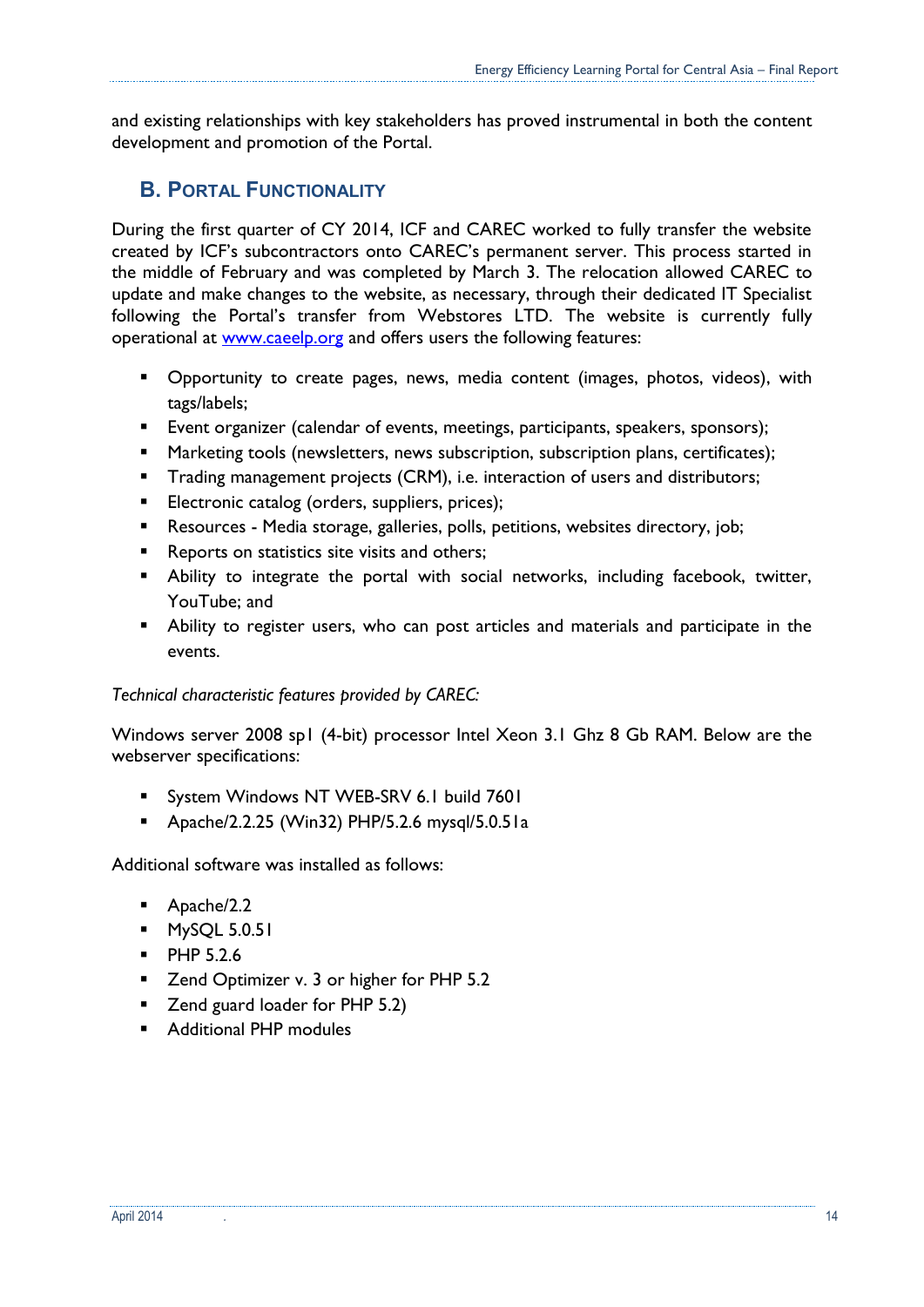# <span id="page-14-0"></span>**C. CONTENT SUPPORT**

### **Presentations**

The content of the Portal was updated by three additional thematic presentations developed in close consultation with leading national experts. Presentation summaries are provided below:

#### *1. Promoting energy-efficient lighting in Kazakhstan*

The presentation, developed using materials from a UNDP/GEF project, contains basic information about lighting and covers the status of existing lighting technology in Kazakhstan. It also presents new technologies currently used in Europe and the US which may be replicated in the country. Assessments show there is a high potential to save energy through new lighting technologies, including energy-efficient bulbs and residential/street devices. For example, energy-efficient lighting devices can save 65



percent of the energy typically used for street lighting. In buildings, there is significant energy savings potential in offices (40 percent), schools (75 percent), industrial buildings (40 percent), and homes (80 percent). The savings potential is supported with pilot projects in three schools in Kazakhstan, which also show how energy efficiency contributes to climate change mitigation and reduction of  $\mathsf{CO}_2$ . Estimations show that the pilot projects resulted in the reduction of  $10,191$   $CO_2$ -equivalent.



*2. Opportunities to deploy renewable energy sources in Kazakhstan (Pavlodar city case study)*

The presentation was prepared by a well-known national expert, Veleriy Zhiltsov. It contains information about wind potential and specifies a wind atlas with key regions in Kazakhstan that could accumulate strong wind waves and be used as a source of wind energy. It is estimated that the country possesses both solar and wind energy potential. For example,

the solar energy potential in Pavlodar city is around 160 trillion kW hr. The volume of wind energy capacity in Pavlodar is 532 340.25 mln kW hr. Key messages of the presentation can be summarized as follows:

- Wind atlas of Kazakhstan shows that the country possesses significant accumulated resources of wind energy; and
- 10 out of 14 regions in Kazakhstan have limited access to power energy, and wind energy might be used as a smart solution.
- *3. Overview of integrated energy solutions company (Danfoss) and heating systems of buildings*

The presentation describes the type of equipment that helps reduce the amount of heat consumption in apartment buildings and private homes, given the specific weather conditions. It also describes the specifics of the installed equipment.

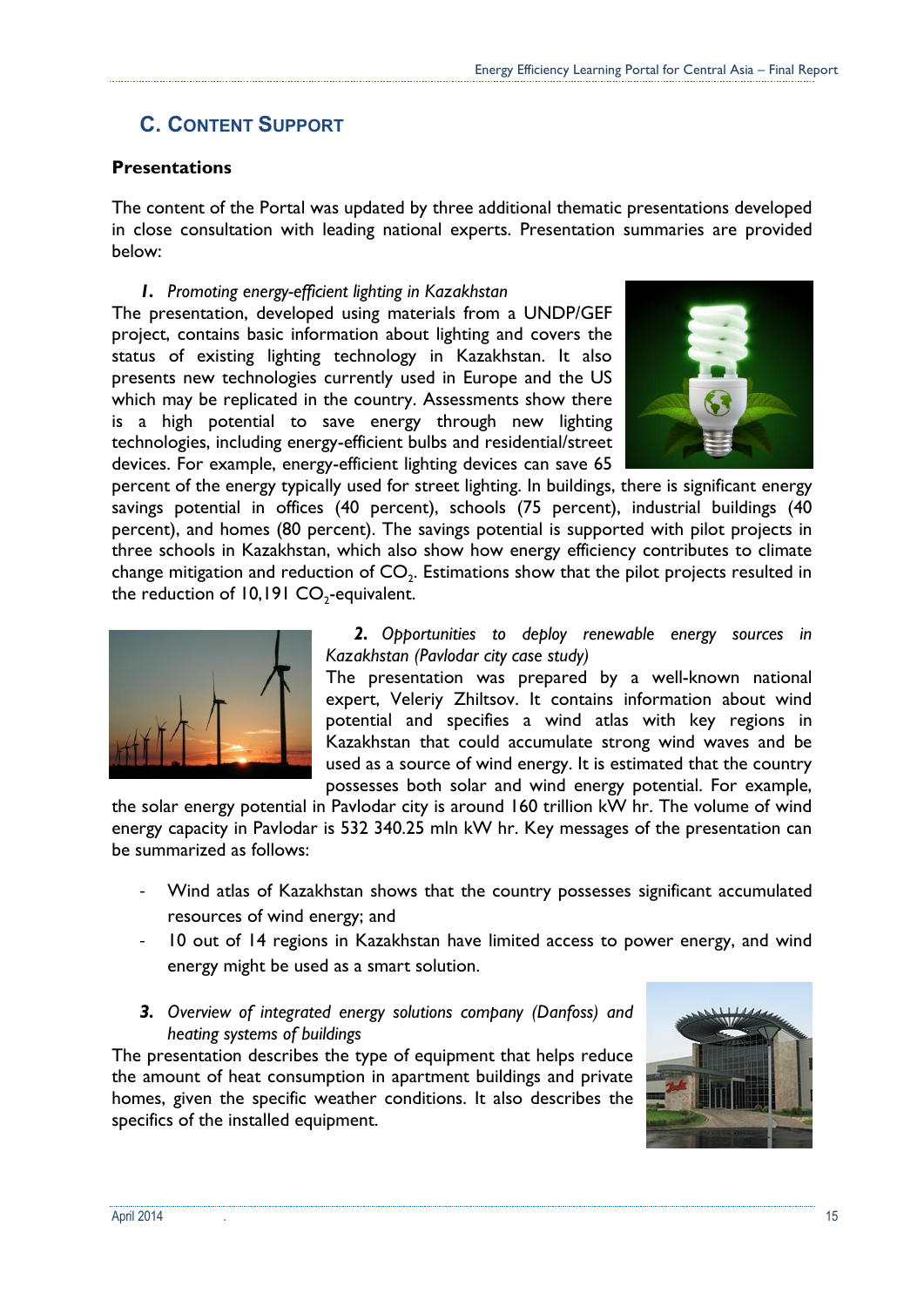### **Case Studies**

The Portal was expanded with thematic case studies including the following:

- Energy efficiency in public health service
- Future of alternative energy
- Energy-saving technologies for "Ergonomics"
- Renewable energy sources (RES) for education
- Energy efficiency in schools
- Energy efficiency in every home
- Autonomous supply of energy farming in Uzbekistan
- Water for the people's service
- Irrigation ditches as an energy source for the village
- A joint approach to solving energy problems
- Improving the energy efficiency of a multi-story building in Ashgabat
- Energy saving in housing
- Modernization of the heating system in buildings
- Automatic control system of heat consumption in private buildings
- Energy efficiency in Karaganda

#### **Video Lectures**

The following video links were posted on the Portal**:** 

- 1. Video lecture "Integrated energy saving solutions for the heating systems in buildings." Speaker: Evgeniy Aushev, Head of Department, Danfoss. Direct link: [https://www.youtube.com/watch?v=imE\\_mpasV5E&feature=youtu.be](https://www.youtube.com/watch?v=imE_mpasV5E&feature=youtu.be)
- 2. Video lecture "Individual flat-based heating systems in buildings." Speaker: Evgeniy Aushev, Head of Department, Danfoss. Direct Link: <https://www.youtube.com/watch?v=RDmqZL-ziYk&feature=youtu.be>
- 3. Video lecture "Integrated Water Resource Management as a part of energy efficiency [water pumping]." Direct link: <http://www.youtube.com/watch?v=SDWkCEH5zi4&feature=youtu.be>

### <span id="page-15-0"></span>**D. OUTREACH AND STAKEHOLDER FOLLOW-UP**

### **Search Engines and Website Visibility**

The Portal currently sits on CAREC's server and they retain all hosting and ownership rights. The website was mapped to include regional domains from all Central Asian countries; for example, users in Tajikistan can access the portal through [www.caeelp.tj](file:///C:/Users/27330/AppData/Local/Microsoft/Windows/Temporary%20Internet%20Files/Content.Outlook/K7C5R60G/www.caeelp.tj) (instead of .com or .org), which allows the site to turn up more frequently in search engine searches in each of the countries. CAREC ensured that all 8 domain names used in the Central Asian countries were in place, including caeelp.com; caeelp.kz; caeelp.ru; caeelp.kg; caeelp.uz; caeelp.tj; caeelp.org; and caeelp.info.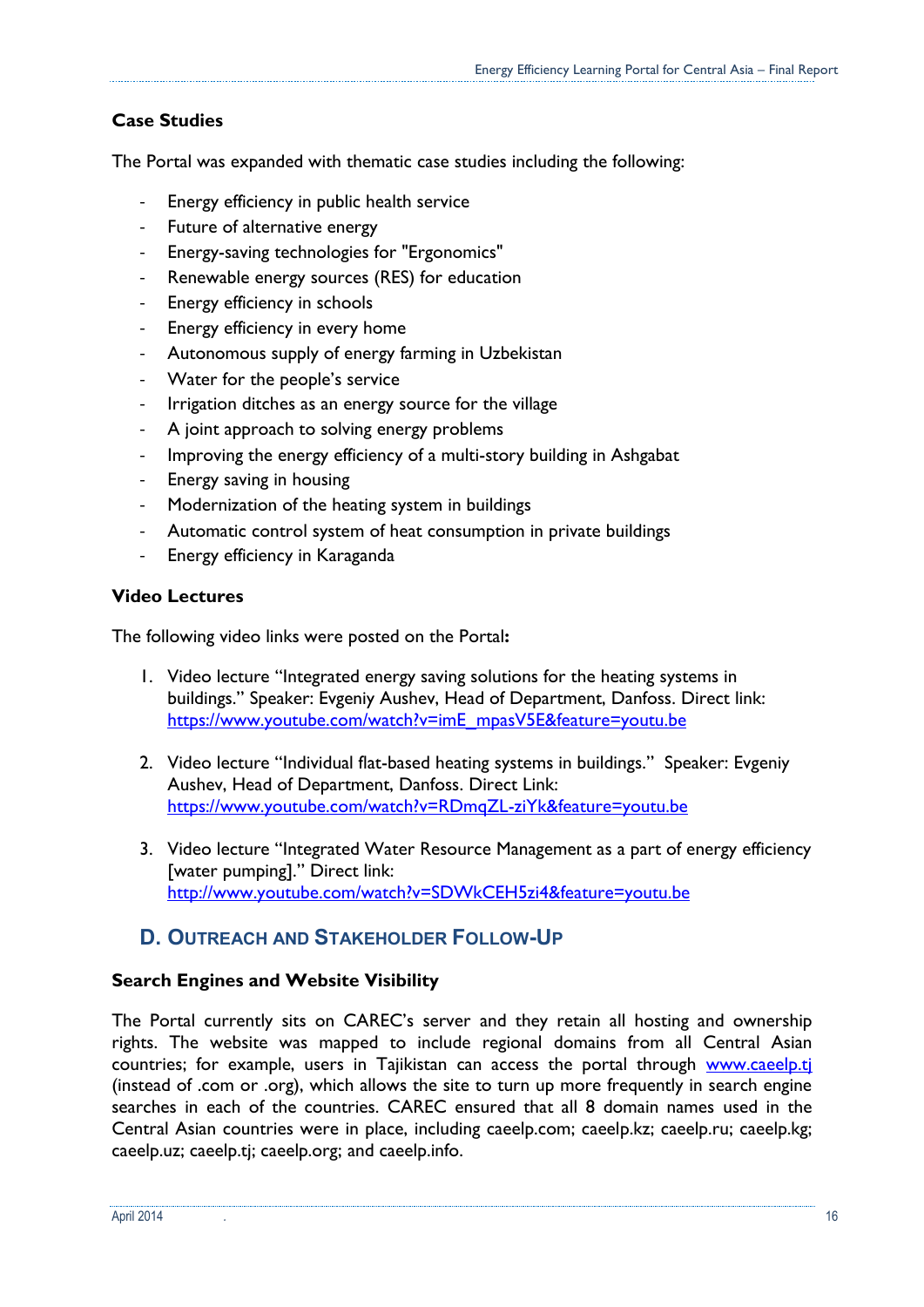CAREC also used Internet search engine optimization (SEO) to attract visitors to the Portal. Main activities related to SEO for the Portal were the following:

- Increasing the number of links to internal pages;
- Searching every page's keywords and page description;
- Increasing the number of inbound links to portal;
- Placing a site in the search directories and article directories;
- Posting messages in guest books, forums, comments on sites similar topics;
- Participating in groups and social networks; and
- Registering bookmarking services, as well as other methods.

At present, references to the CAEELP can be found on 47 technical web-catalogues and directories. This presence helps users to find the portal among other web sites more efficiently and rapidly.

#### **Stakeholder Presentations**

In order to introduce the Portal and its content, the project team leveraged a number of events dedicated to learning and energy related issues to make PowerPoint presentations. The target audience included students, energy experts, business, and private sector stakeholders dealing with energy efficiency and renewable energy in Kazakhstan.

*1. MDP/ Global Classroom on Sustainable Development*

The first presentation of the CAEELP took place in Almaty at the Al-Farabi Kazakh National University as a part of the *MDP/ Global Classroom on Sustainable Development* on **February 13, 2014.** The event was organized by the MDP/Global Classroom on Sustainable Development Center, which invited Mr. Yegor Zbrodko, a CAEELP expert, as a guest presenter. The purpose of the educational event was to discuss energy efficiency and energy saving opportunities in the Central Asian region. It was



attended by 20-25 students representing different areas of the university (International Relations, Geography, Business and Economics, etc.) and was provided as part of their preparation as future mid and high level officials in diverse sectors. Mr. Zbrodko's presentation, "Central Asian Energy Efficiency Learning Portal and its contribution to EE and ES in CA," introduced participants to the Portal and its features, including advantages and opportunities for users of different target groups (government, business, NGO, educational institutions).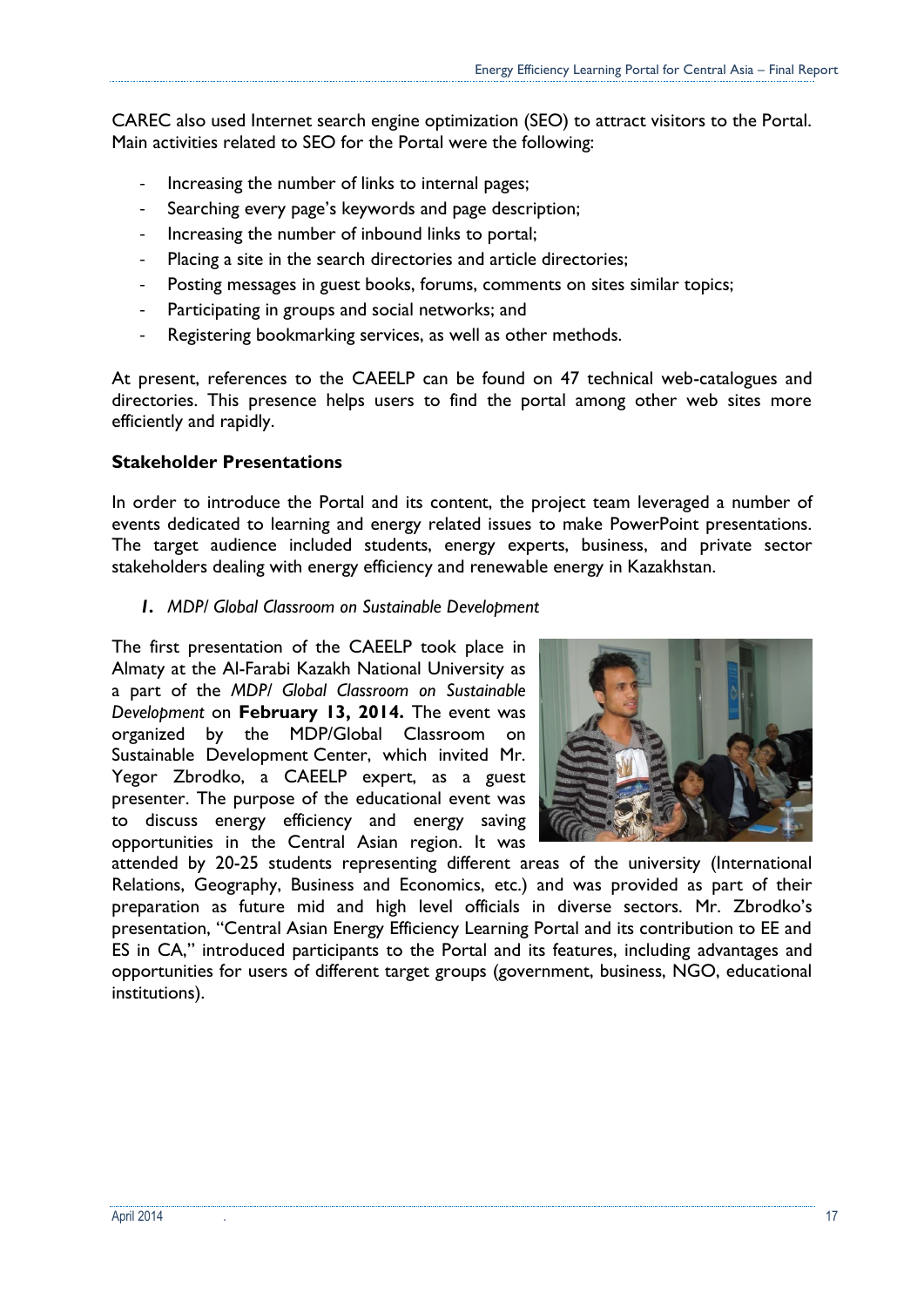### *2. Silk Way Model United Nations*

The second presentation of the CAEELP took place on **February 15, 2014** at Al-Farabi Kazakh National University, Faculty of Journalism as a part of "Silk Way Model United Nations" – a university-level model United Nations conference. Entitled "Renewed and strengthened global partnership for the development of least developed countries," the model UN ECOSOC simulation was



organized through the combined efforts of the MDP/Global Classroom on Sustainable Development Center, Al-Farabi KazNU, US Embassy in Kazakhstan, UNDP, UNIC, and KIMEP. The purpose of the presentation, "Central Asian Energy Efficiency Learning Portal and its contribution to the development of least developed countries," was to introduce participants to the CAEELP, its functionality, and advantages and opportunities for users of different target groups (government, business, NGO, educational institutions). Mr. Yegor Zbrodko, invited as a guest speaker, targeted the presentation towards representatives of government agencies (representatives of the Ministry of Education and Science), international organizations, US embassy and UN representatives (UNDP, UNIC), and educational entities (Al-Farabi KazNU, KIMEP, International School "Miras," etc.). It was attended by approximately 40-50 people.

### *3. Targeted Stakeholder Meeting*

A third presentation was given after the Portal was launched on March  $3<sup>rd</sup>$ , and fully operational and functional. This targeted stakeholder meeting, "Learning web-resources for energy efficiency and sustainable use of energy in Central Asia," took place on **March 4, 2014** in a conference room at the Hotel Kazzhol. The purpose of the meeting was to introduce the CAEELP and LED-CA.net web-resources. Speakers presented functional capabilities for both resources and discussed opportunities for users of different target groups (government, business, NGO, educational institutions).

Ms. Nailya Mustaeva, CAREC's *Climate Change and Sustainable Energy Program Manager* opened the event with the first presentation. She gave an overview of the climate and energy-related projects conducted by CAREC as well as the progress and results of the implementation of these projects in Central Asian countries. The next presentation on LED-CA.net web-resource was presented by Mr. Alexey Kobzev, *CAREC Project Expert*. He discussed the low carbon development in Central Asian countries and contribution of the LED-CA.net web-resource to this progress.



The meeting continued with the presentation of Mr. Yegor Zbrodko, CAEELP Project Expert, who gave a short overview on prerequisites for the development and implementation of the CAEELP as well as current trends in the energy sector of Central Asian countries. This included barriers faced in moving towards efficient and sustainable use of energy. After the presentations, the participants took part in a discussion of the possibilities and development opportunity of the

CAEELP.com and LED-CA.net web-resources.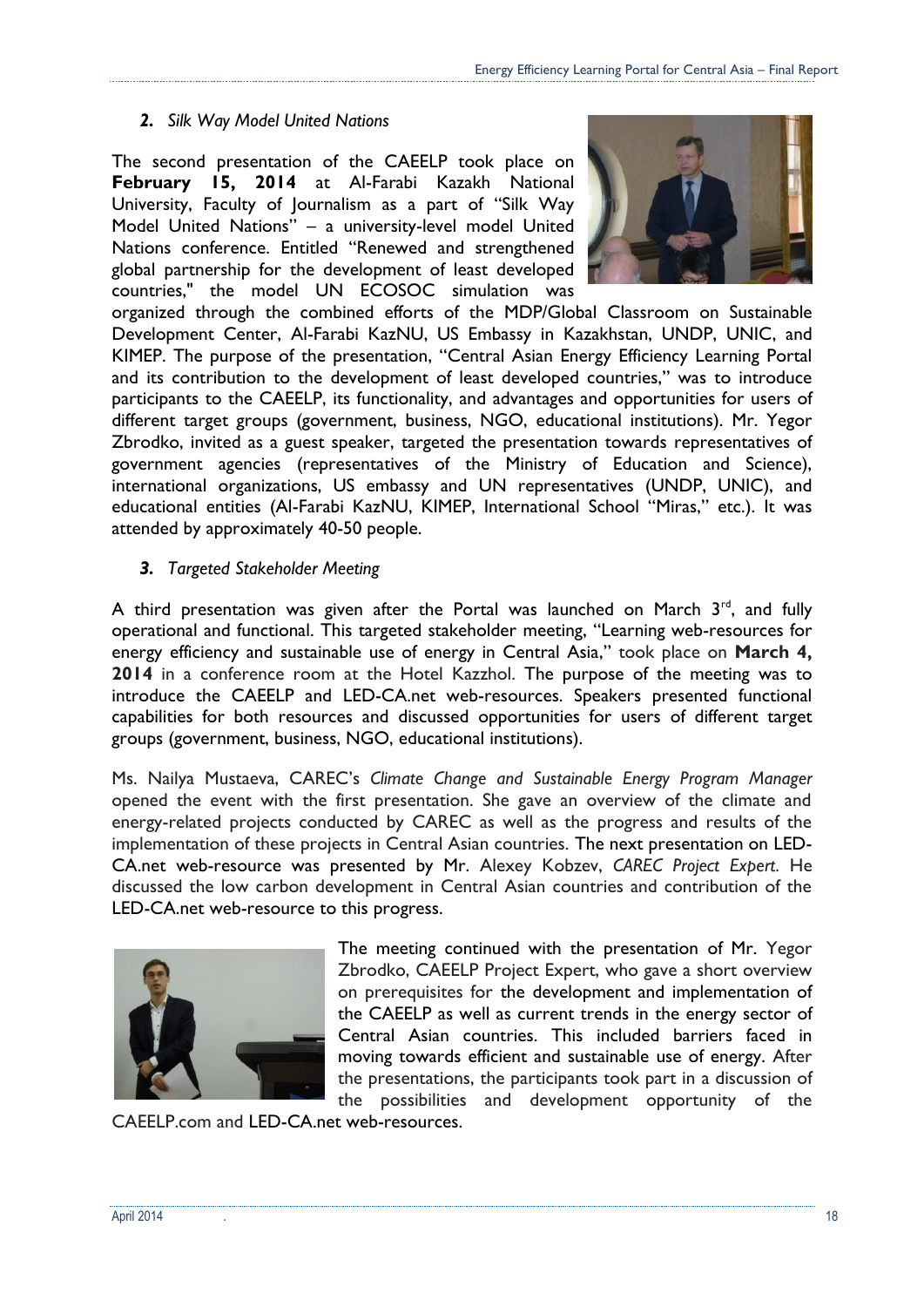#### *4. AWARE Project*

The 4th presentation to promote the CAEELP took place on **March 12, 2014** at the conference room of CAREC. This was presented as part of an event organized by the EU/CAREC project, "Targeted awareness-raising for enhanced European Union-Central Asia partnership" (AWARE Project). The presentation on the CAEELP and LED-CA.net web-resource was introduced by Mr. Alexey Kobzev, CAREC Project Expert. The CAEELP presentation introduced the Portal and LED-CA.net web-resources to the meeting participants. Mr. Alexey Kobzev presented an overview of website functions and opportunities for the resources users of different target groups. He also touched upon the key role of the energy sector in economic growth and technological progress. The presentation focused on the ways in which the CAEELP project can contribute to the development of a sustainable energy sector in Central Asia.

*5. AWARE Project Multi-stakeholders' Dialogue*

Lastly, the fifth presentation of the CAEELP took place during the AWARE project multistakeholders' dialogue in Almaty, "Kazakhstan on the way of sustainable development through "Green Economy," at CAREC on **March 13, 2014**. The second day of the event was devoted to dialogue among the target group of representatives, mostly from the business sector, and energy efficiency sector experts. During the event, Mr. Alexey Kobzev introduced the CAEELP and LED-CA.net web-resources and their use for the targeted group (business), who expressed interest in becoming familiar with the Portal in greater detail.

#### **Early Results**

The outreach activities to introduce and discuss the CAEELP resulted in an increased number of visitors to the Portal. Over the second half of March (starting from the middle of the month when technical problems were resolved and statistic metering device installed), the portal had 38 visitors. The Portal includes a feature to access a detailed description of site data use and statistics,<http://hotlog.ru/viewstat?id=2348922&attempt=1>. The "Hot Log" button is located in the center of the web page bottom navigation bar. Below is a sample view, taken on April 8, 2014:

#### Websites: **[Learning portal for energy efficiency in Central Asia.\[](http://caeelp.com/)ID: 2348922]**

Learning portal for energy efficiency in Central Asia

Rating HotLog: **[357](http://hotlog.ru/top/cat?id=70060&page=15)** Category [Science / Education](http://hotlog.ru/top/cat?id=70000) Section [of the](http://hotlog.ru/top/topcat?id=70060) PageRank: Yandex CY: **0**

|                 | Today<br>08.04.2014 | Yesterday<br>04/07/2014 | Week<br>$31.03 - 06.04$ | Month<br>March 2014 | Only |
|-----------------|---------------------|-------------------------|-------------------------|---------------------|------|
| <b>Visitors</b> | 9                   | 6                       | 30<br>$+57.9%$          | 38                  | 82   |
| <b>Views</b>    | 47<br>41            | 6<br>$-92.3%$           | 239<br>$+134.3%$        | 194                 | 438  |
| <b>Sessions</b> | 11<br>$+5$          | 6<br>$-14.3%$           | 46<br>$+70.4%$          | 48                  | 100  |